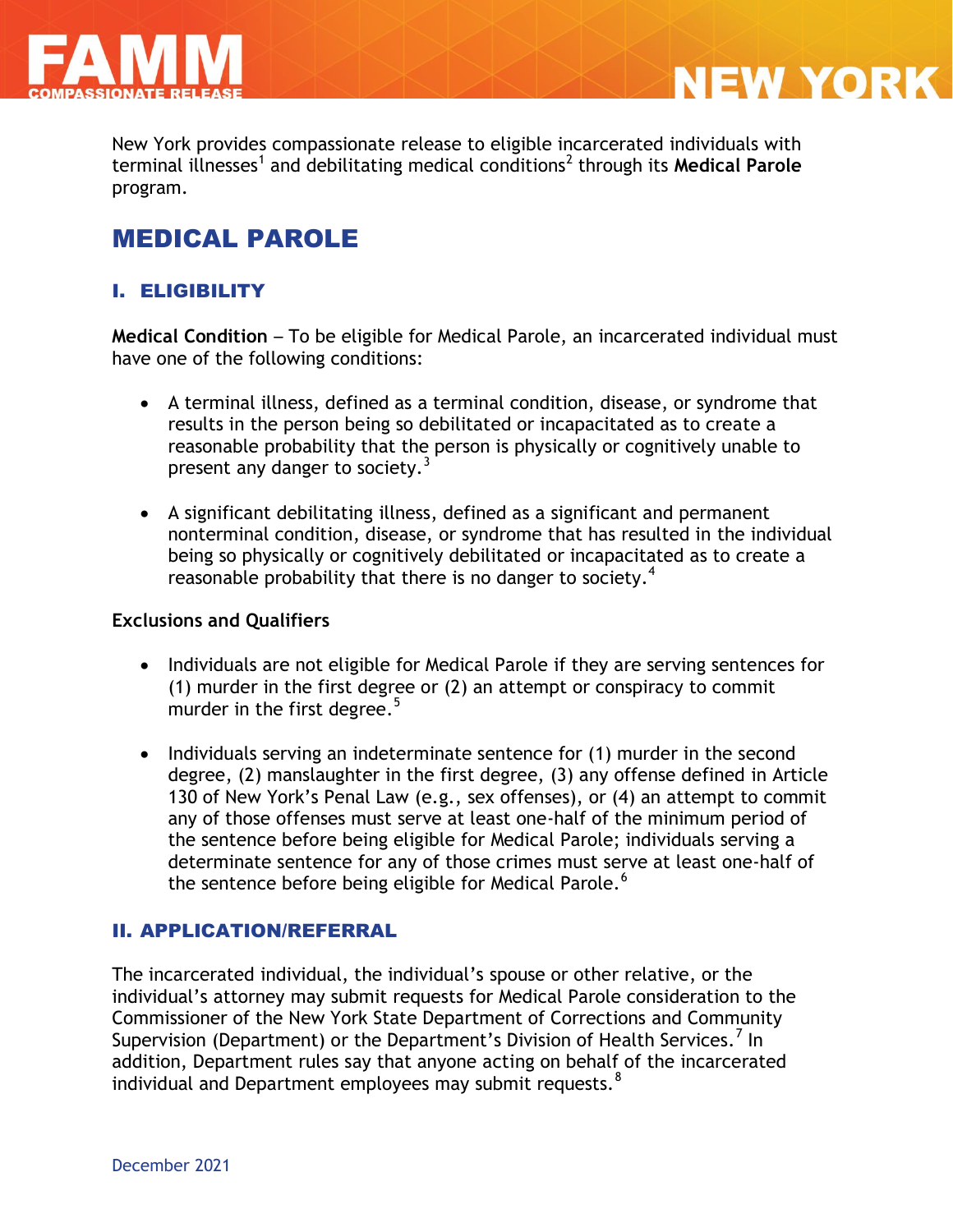The Commissioner, on the Commissioner's own initiative, may also direct that there be an investigation to determine whether a diagnosis should be made to determine if an individual who has a terminal illness or a significant, permanent, and incapacitating nonterminal condition, disease, or syndrome.<sup>9</sup>

### III. DOCUMENTATION AND ASSESSMENT

The Division of Health Services keeps a record of all Medical Parole requests and, for cases that are "medically appropriate," notifies the Department's Office of Classification and Movement to determine the individual's eligibility based on the crime and sentence. If not disqualified because of the crime or sentence, the Commissioner may order a medical evaluation and discharge plan for the individual.<sup>10</sup>

**Medical Evaluation and Report: Department Physician – A Department physician<sup>11</sup>** must complete a medical evaluation of the incarcerated individual and provide the following information: $12$ 

- A description of the individual's condition, disease, or syndrome;
- A prognosis concerning the likelihood that the individual will not recover from the condition, disease, or syndrome;
- A description of the person's physical or cognitive incapacity, including a prediction of the likely duration of the incapacity;
- A statement as to whether the person is so debilitated or incapacitated as to be severely restricted in the ability to self-ambulate or to perform "significant normal" activities of daily living;
- A list of current medications, dosages, and information on the individual's ability to self-administer the medications; $^{13}$
- Recommendations on the type and level of services and treatment the person will require if granted Medical Parole; and
- Recommendations for the types of settings that can provide the needed services and treatment.

Note that the individual's condition, disease, or syndrome must have been diagnosed after admission to a New York correctional facility.<sup>14</sup>

The physician must "promptly" forward the medical evaluation to the Deputy Commissioner/Chief Medical Officer or a designee.<sup>15</sup>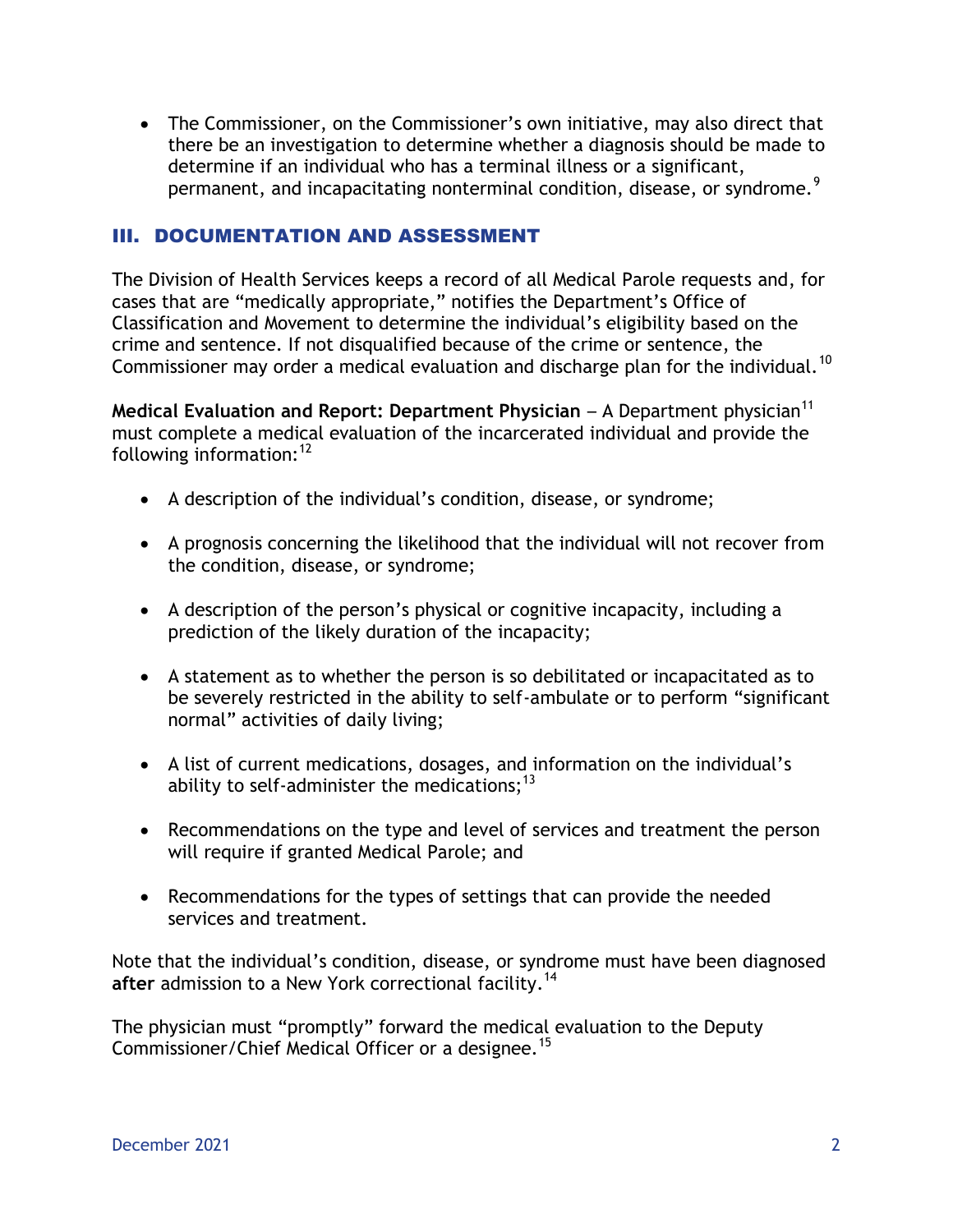**Notification: Health Services Medical Parole Coordinator** – The Medical Parole Coordinator for Health Services must notify the Office of Victim Assistance regarding all cases the physician forwards to the Deputy Commissioner/Chief Medical Officer and the Commissioner for review and approval.<sup>16</sup> The Office of Victim Assistance will contact the Medical Parole Coordinator if there is a registered victim associated with the case, and that information is sent with the medical information to the Deputy Commissioner/Chief Medical Officer.<sup>17</sup>

**Review by the Deputy Commissioner: Chief Medical Officer** – The Deputy Commissioner/Chief Medical Officer has seven working days after receiving the medical report to advise the Commissioner as to whether the individual's medical condition fits the criteria for Medical Parole.<sup>18</sup>

**Certification and Referral** – The Commissioner, or the Commissioner's designee, reviews the individual's diagnosis and decides whether to certify that the incarcerated individual is (1) suffering from a terminal or significant debilitating condition, disease, or syndrome and (2) so incapacitated as to create a "reasonable probability" that the person is physically or cognitively incapable of presenting any .<br>danger to society.<sup>19</sup>

- If the Commissioner does **not** certify the individual, the case is not referred to the New York Board of Parole (Board) for consideration.<sup>20</sup> Note New York law considers the Commissioner's certification decision to be a judicial function, and it is not reviewable "if done in accordance with law."<sup>21</sup>
- If the Commissioner certifies an individual as eligible for Medical Parole, the case is referred to the Board for release consideration.<sup>22</sup>

The Medical Parole cases that the Commissioner sends to the Board must include (1) the Chief Medical Officer's *Medical Parole Request Summary* and approval; (2) the *Comprehensive Medical Summary*; (3) the *New York Patient Review Instrument* (PRI); (4) the *NYS Screen*; and (5) information on registered victims from the Office of Victim Assistance.<sup>23</sup>

- Note that although the statute says the Commissioner must provide a Medical Discharge Plan in the referral to the Board,  $24$  Department rules state that preparation of that plan does not actually begin until an eligible individual is referred to the Board.<sup>25</sup>
- Facility Health Services, Central Office Health Services, and Community Supervision staff begin working on the discharge plan as soon as the Commissioner refers the individual to the Board. They are authorized to request assistance from the Department of Health and the county where the person previously resided and are directed to forward the plan "as soon as possible" to Community Supervision for review and final approval.<sup>26</sup>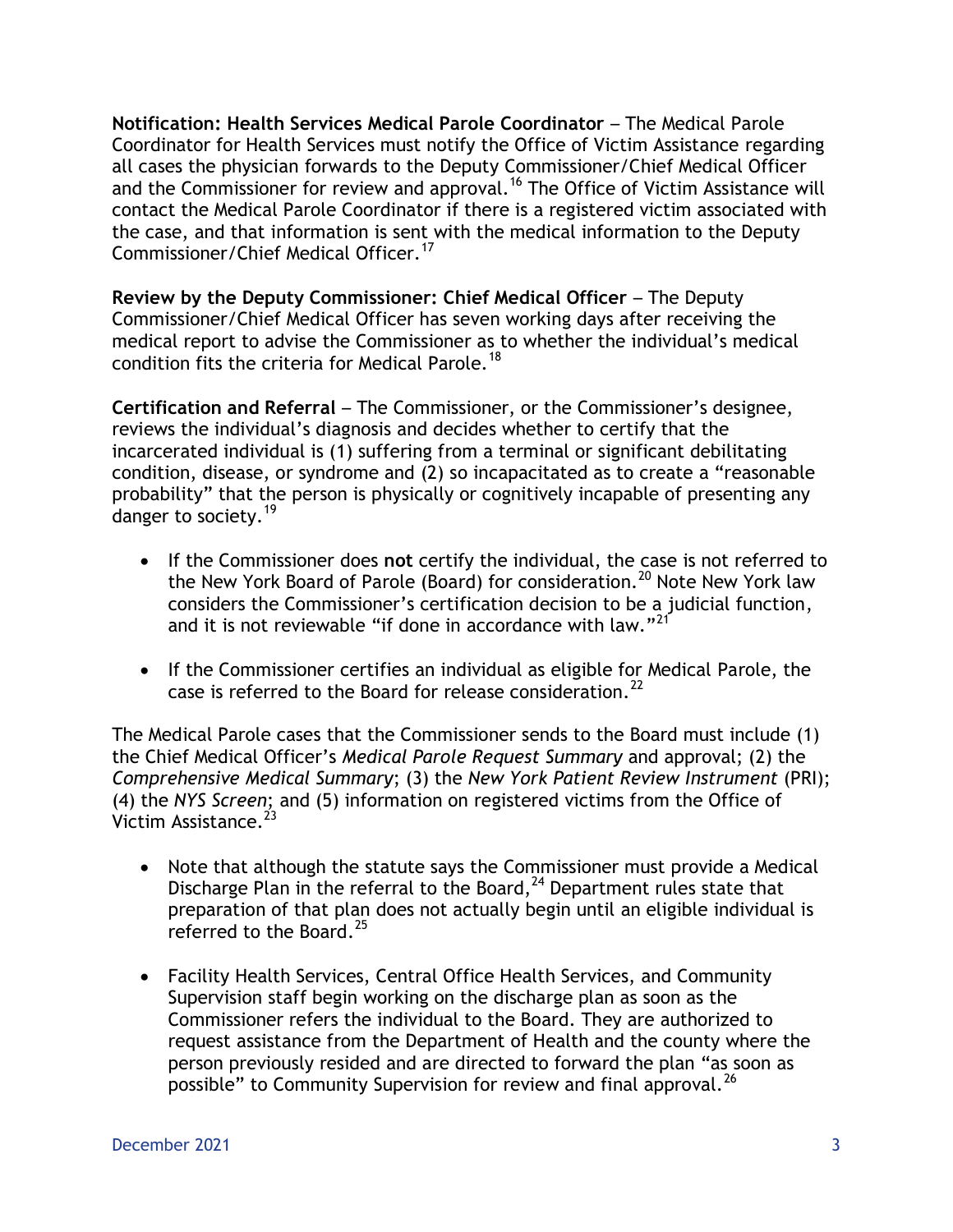- Staff working on the Medical Discharge Plan are generally responsible for selecting specific care providers, although the Chief Medical Officer can also provide guidance on a case-by-case basis.<sup>27</sup> The plan takes into account the individual's preferences for a placement "to the extent possible" and includes the following information:  $28$ 
	- o A level of care determination;
	- o Any special equipment or transportation needs and who will provide them;
	- o The individual's participation in the discharge plan and selection of  $care:<sup>29</sup>$
	- o For home-care plans, an assessment by Community Supervision staff regarding the adequacy of the physical environment for the individual's condition and health care needs and an evaluation of the person's personal support system;
	- o "Ancillary supports" the individual and the caregiver need and arrangements for meeting those needs;
	- o The status of applications for Medicaid, public assistance, private insurance, and Supplemental Security Income  $(SSI)$ ;<sup>30</sup> and
	- $\circ$  A report on the status of applications, if any, for institutional placement.
- Note that the Medical Discharge Plan must include confirmation of the availability of the individual's placement (e.g., hospital, hospice, or other appropriate care setting) and identification of the person providing the confirmation.<sup>31</sup>

### IV. DECISION-MAKING PROCESS

**Decision-Maker** – The New York Board of Parole (Board) is generally the decisionmaker on Medical Parole requests.<sup>32</sup> However, for certain incarcerated individuals with terminal conditions, the Commissioner of the Department of Corrections and Community Supervision may grant Medical Parole without sending the cases to the Board. $33$ 

#### **Commissioner's Discretionary Review**

The Department Commissioner may grant Medical Parole in the case of an eligible individual with a terminal condition, disease, or syndrome **if** the person is not serving a sentence for (or has not previously been convicted of) the following crimes:  $34$  a class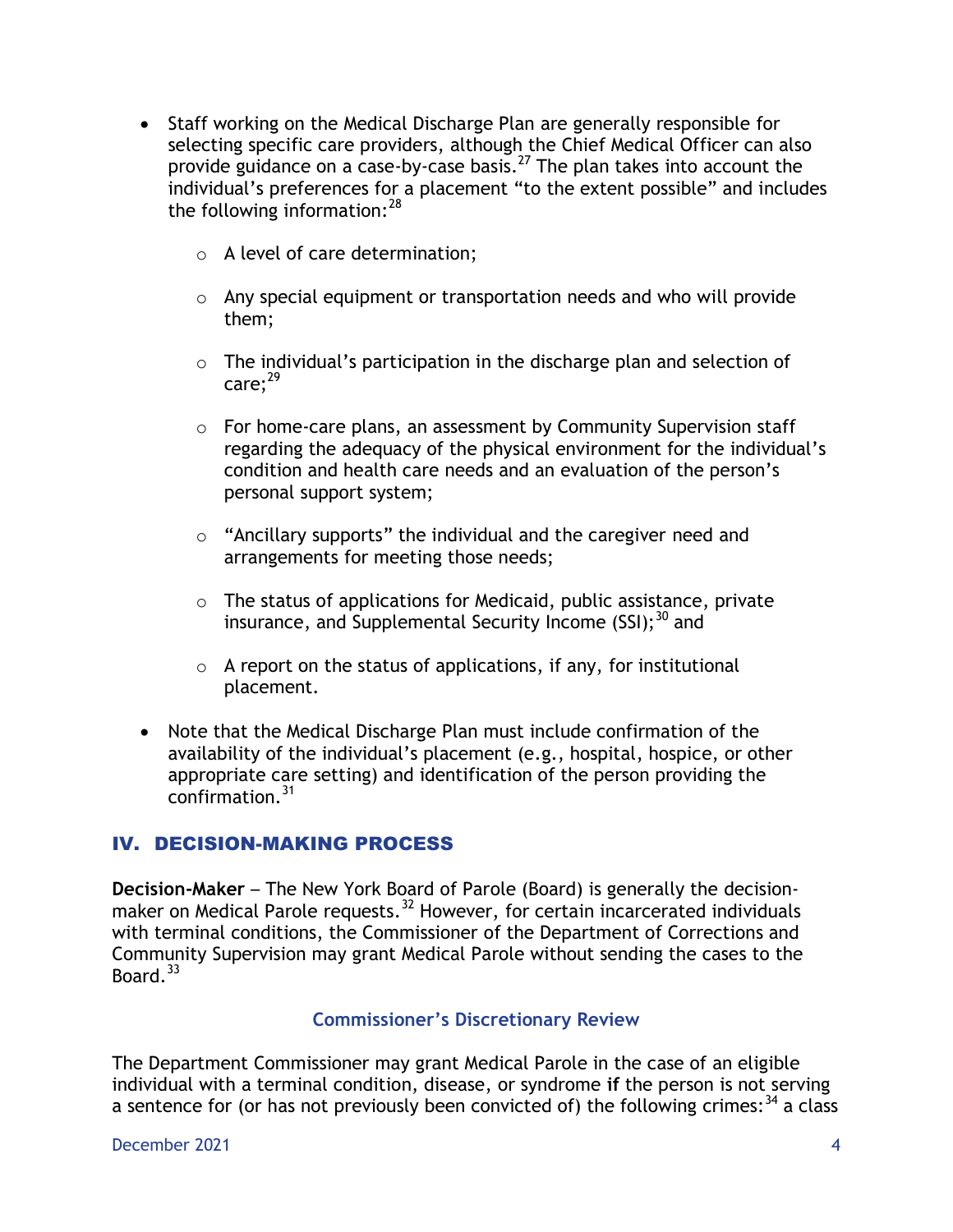A-I felony, a violent felony,  $35$  manslaughter in the second degree, vehicular manslaughter in the first or second degree, criminally negligent homicide, and other sex offenses.<sup>36</sup>

The Commissioner must notify the Board chair (or a designated Board member) of the decision to grant Medical Parole and provide all relevant information and documentation, including criminal history and the medical diagnosis and treatment.<sup>37</sup>

The Board chair either (1) accepts the Commissioner's grant of Medical Parole and the Commissioner releases the person or (2) conducts further review. The decision, or the review, must be made within five days of receiving all the documentation from the Commissioner. The further review may include an appearance before the Board chair or designee by the terminally ill individual.<sup>38</sup> After the review, the chair either (1) accepts the Commissioner's grant of medical parole, in which case the Commissioner may release the individual, or (2) the chair schedules an appearance for the terminally ill individual before a Board panel.<sup>39</sup>

#### **Board of Parole Decisions**

**Release Criteria** – The Board grants Medical Parole only after it considers whether, in light of the individual's medical condition, (1) there is a reasonable probability that, if released, the person will not violate the law; (2) the release is compatible with the welfare of society; and (3) the individual's release will not "deprecate" the seriousness of the crime in a way that undermines respect for the law.<sup>40</sup>

In making that determination for individuals with significant debilitating illnesses – **but not**  for those who are terminally ill – the Board considers the following list of factors:<sup>41</sup>

- The nature and seriousness of the individual's crime;
- Prior criminal record;
- Disciplinary, behavioral, and rehabilitative record;
- The amount of time the individual must serve before becoming eligible for release;
- The individual's current age and age at the time of the crime;
- The recommendations of the sentencing court, the district attorney, and the victim or victim's representative;
- The nature of the medical condition and required medical treatment or care; and
- Any other relevant factor.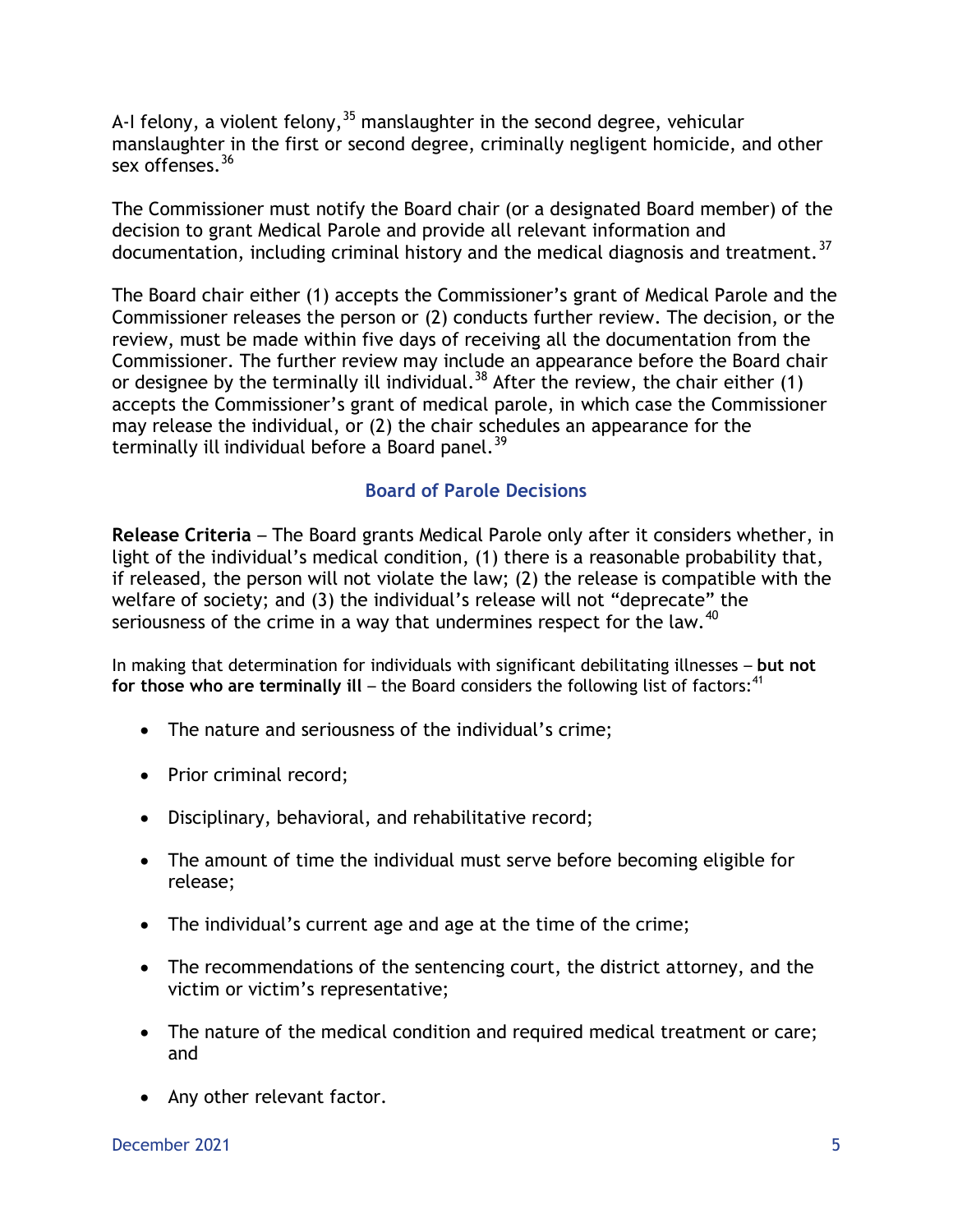**Notice** – The Board rules regarding notification vary slightly depending on the individual's medical condition:

- For incarcerated individuals who are terminally ill, the Board must notify the following people and entities that it is considering the individual for Medical Parole, giving them 15 days to comment on the proposed release: the sentencing court, the district attorney, and the attorney for the incarcerated individual. The Board will not grant release until expiration of the comment period.<sup>42</sup>
- For incarcerated individuals with significant debilitating illnesses, the Board must also notify the sentencing court, the district attorney, the incarcerated person's attorney, **and** – when applicable – the crime victim that it is considering the individual for release under the Medical Parole law. Those notified have 30 days to comment on the proposed release, which the Board cannot grant until the expiration of the comment period.<sup>43</sup>

**Discharge Plan** – The Board can postpone a Medical Parole decision pending completion of an adequate discharge plan or deny Medical Parole based on an inadequate discharge plan.<sup>44</sup>

## **Conditions**

- Environment Terminally ill individuals granted Medical Parole must agree to reside in a hospital, a hospice, "or any other placement that can provide appropriate medical care as specified in the medical discharge plan  $\ldots$ <sup>45</sup> Those with a significant debilitating condition must agree to reside in a hospital, hospice, or any other placement – including a "residence with family or others" – that can provide appropriate care. $46$
- Medical Follow-Up As a condition of release on Medical Parole, individuals must agree to remain under a physician's care.<sup>47</sup> The Board requires that those released on Medical Parole undergo periodic medical examinations, including an examination at least one month prior to the expiration of the six-month Medical Parole period.<sup>48</sup>

## V. POST-DECISION

**Release Arrangements** – Once the Board notifies the Department that it has granted a Medical Parole, Facility Health Services, Central Office Health Services, and the Offender Rehabilitation Coordinator must make release and transportation arrangements. In addition, Facility Health Services copies all appropriate medical records and sends them to the physician or facility that will be caring for the individual.<sup>49</sup>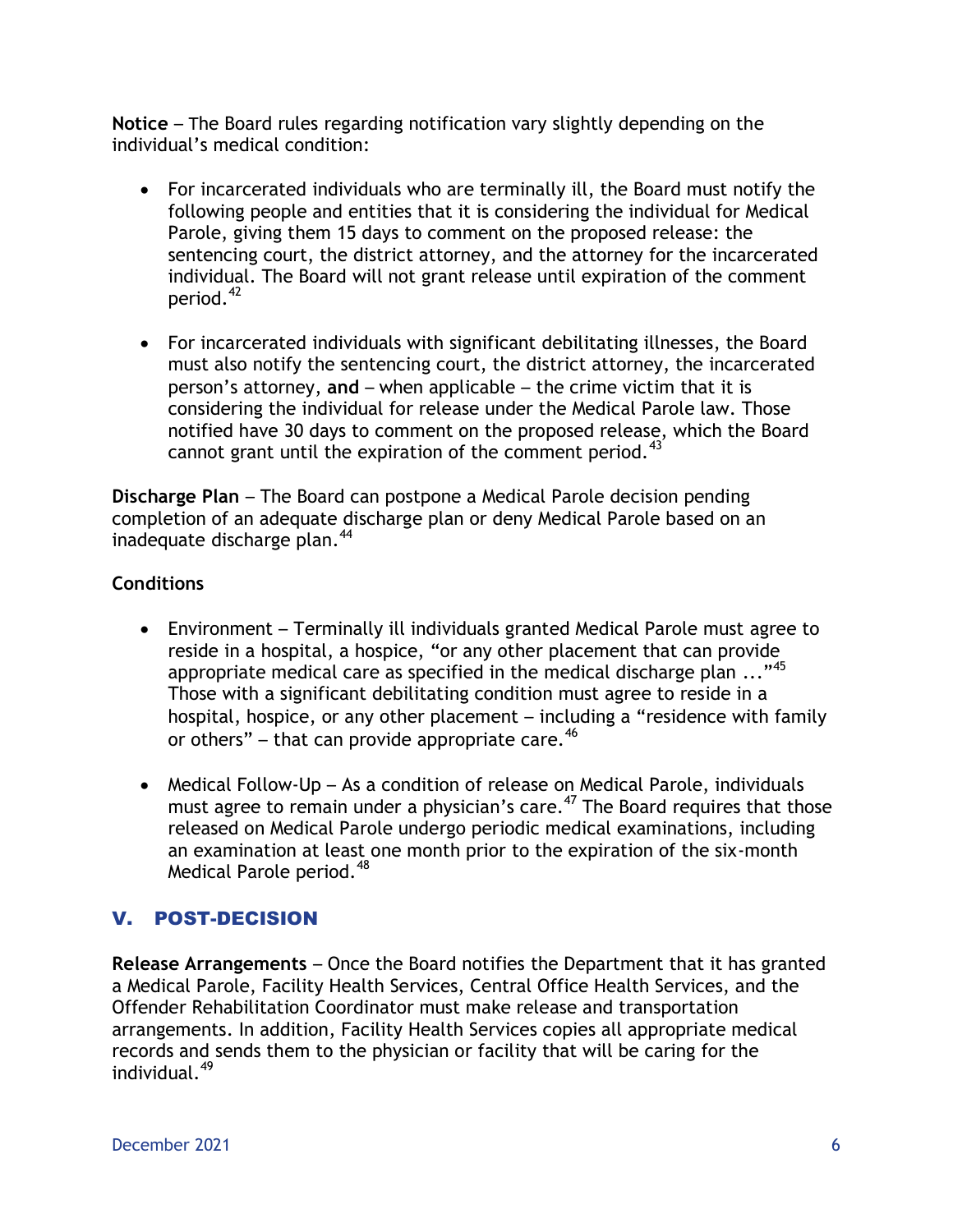**Effect of Medical Parole Request on Other Parole Eligibility – A denial (or** expiration) of Medical Parole does not affect an individual's eligibility for other forms of release.<sup>50</sup> A person released on Medical Parole who becomes eligible for "regular" parole is eligible for parole consideration.  $51$ 

#### **Denials and Appeal Rights**

- Commissioner Decision As noted above, the Commissioner's "certification" as to the individual's diagnosis and condition is "deemed a judicial function" and is not reviewable "if done in accordance with law."<sup>52</sup>
- **•** Board Decision Individuals can appeal Board Medical Parole decisions.<sup>53</sup>
- Reapplication An individual can reapply for Medical Parole if denied or if the current Medical Parole period expires.<sup>54</sup>

**Supervision** – Where appropriate, the Board can require that the Department's Community Supervision unit supervise an individual under the "intensive caseloads at reduced supervision" guidance.<sup>55</sup>

**Termination/Revocation** – It is important to note that the Board grants Medical Parole for a period of just **six months**. 56

- As mentioned above, one month prior to the expiration of the six months, the individual's treating physician prepares an updated report stating whether the person continues (1) to have either a terminal condition or a significant and permanent nonterminal and debilitating condition and (2) to be so incapacitated as to be severely restricted in the ability to self-ambulate or perform the normal activities of daily living.<sup>57</sup> Based on the report, the Board can make a new grant of Medical Parole for six months.  $58$
- If the individual fails to submit an updated medical report or the updated report shows that the person may now present a danger to society, the Board must "promptly" hold a hearing to determine the current level of debilitation or incapacitation.<sup>59</sup>
	- o Hearings must be concluded **within** the six-month period of Medical Parole. $60$
	- $\circ$  The individual has the right to representation at the hearing, including the right to have assigned counsel when unable to afford a representative.<sup>61</sup>
- If the Board finds the individual still meets the medical criteria, the Board may make a new grant of Medical Parole for six months.  $^{62}$  If the Board does not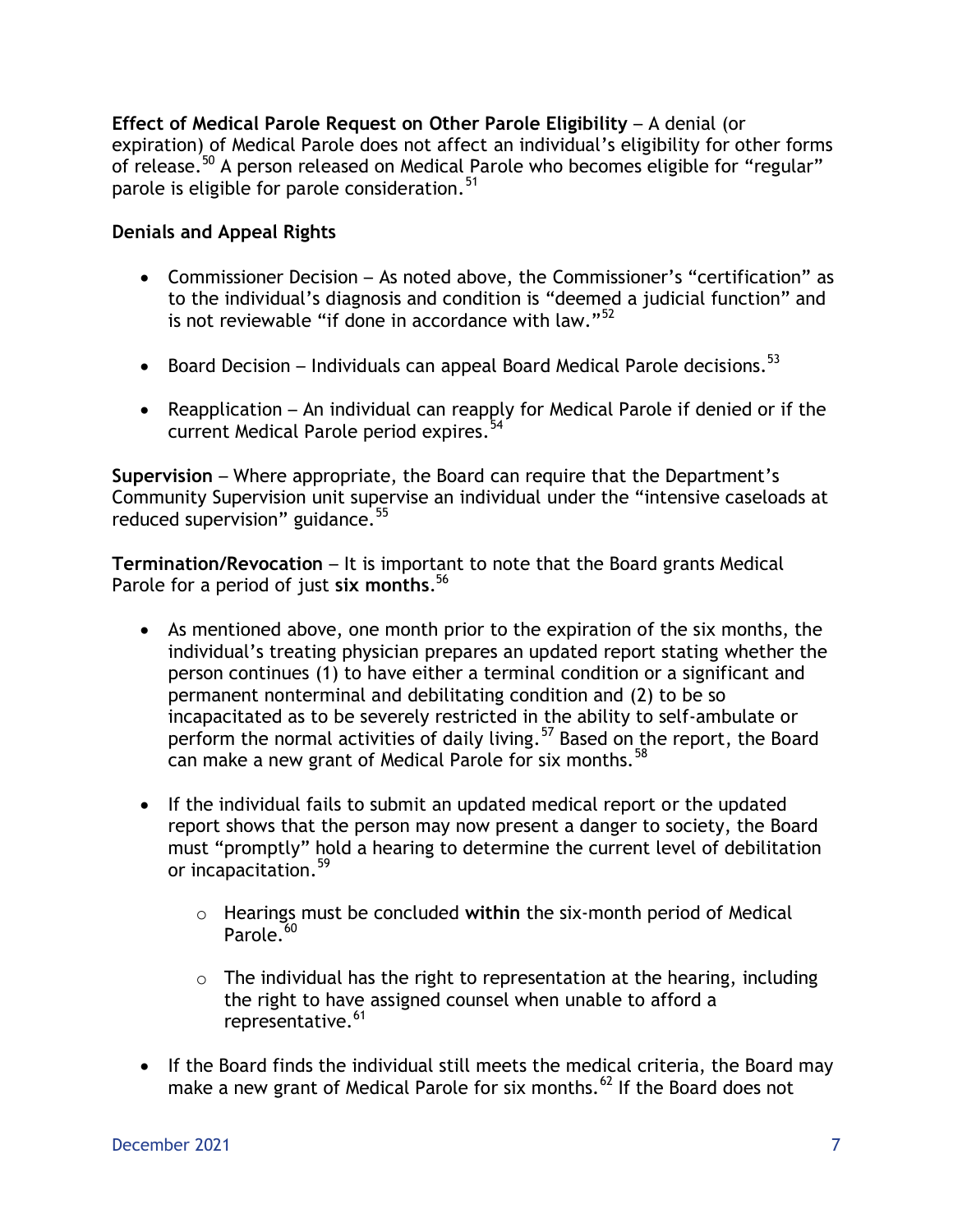renew the Medical Parole, it orders the individual returned immediately to Department custody.<sup>63</sup>

Medical Parole can also be revoked at any time for general parole or conditional release violations, such as committing another crime.<sup>64</sup>

## VI. REPORTING/STATISTICS

The Board must submit annual Medical Parole reports to the Governor, Senate Temporary President, Speaker of the Assembly, Chairs of the Assembly and Senate Codes Committees, Chair of the Senate Crime and Corrections Committee, and Chair of the Assembly Corrections Committee. The reports are to include the following: the number of individuals who have applied for and been granted Medical Parole; the nature of the applicants' illnesses; the counties to which the applicants have been released; the nature of the placements; reasons for denials; the number of individuals who were granted an additional period of Medical Parole; and the number of individuals returned to prison and the reasons for their returns. 65

 The Board did not respond to FAMM's request for information on how many individuals were granted Medical Parole in 2019 and 2020.

### NOTE: PAROLE BOARD CASE REVIEW FOR EXTRAORDINARY MEDICAL CIRCUMSTANCES

The Board of Parole has a separate policy and procedures for processing parole requests for parole reconsideration based on changes in an individual's medical  $\text{condition}$ <sup>66</sup>

- The only individuals eligible for a Review for Extraordinary Medical Circumstances are those who have (1) served the court-imposed minimum portion of their sentences and (2) been denied release.<sup>67</sup> In addition, individuals must (1) be certified as eligible for Medical Parole, (2) be past their parole eligibility dates, and (3) demonstrate deterioration of their medical condition(s).  $68$
- For individuals who meet all of the above guidelines, the Deputy Commissioner/Chief Medical Officer may refer the person for a Parole Board Case Review for Extraordinary Medical Circumstances.<sup>69</sup>

The facility or Central Office staff, the individual's family, or any other "concerned parties" may initiate a request for Review by writing to the Deputy Commissioner/Chief Medical Officer.<sup>70</sup> The request must demonstrate how the individual's medical condition has deteriorated since the last interview with the Board and include a comprehensive medical summary and other documentation.<sup>71</sup>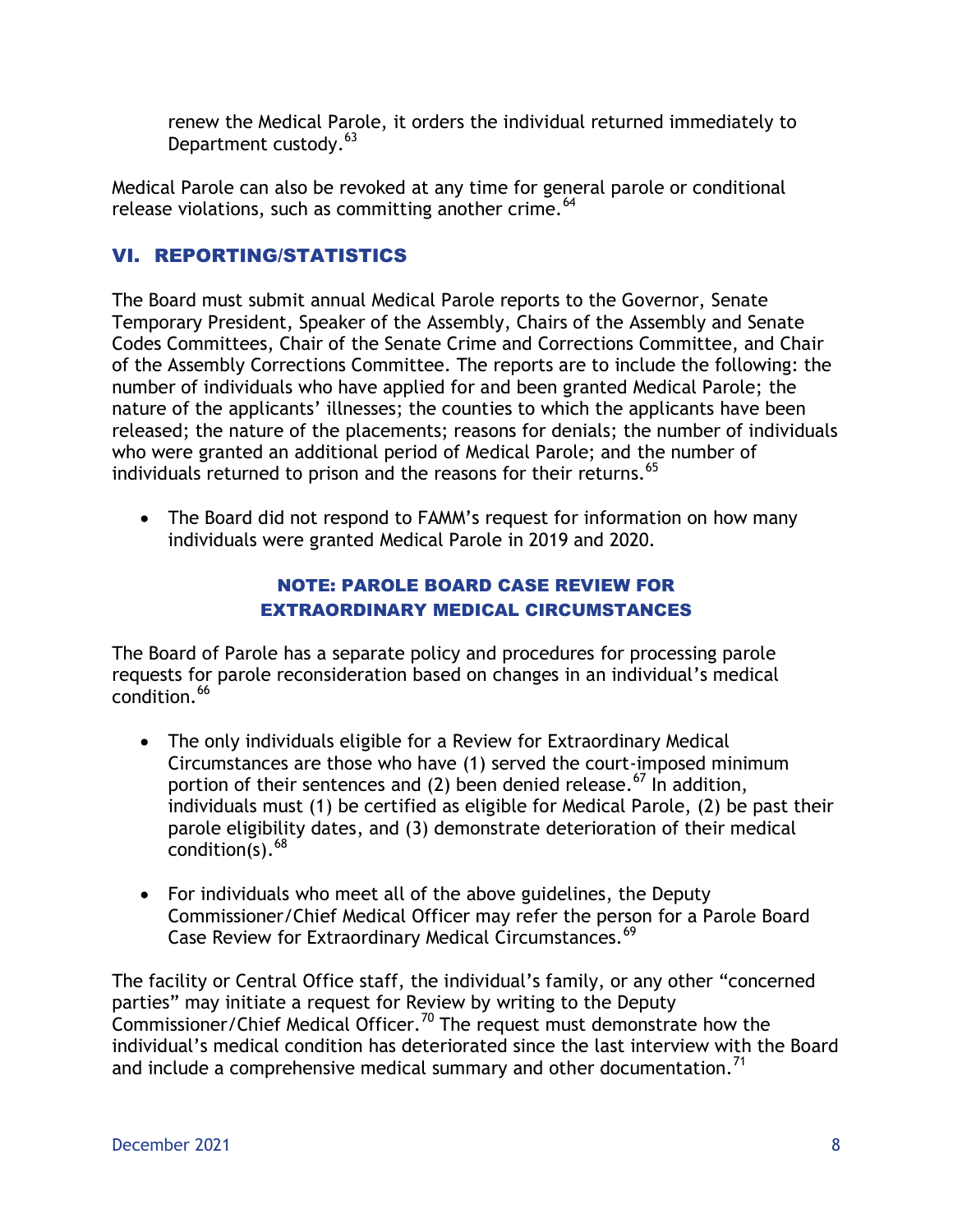- The Facility Health Services Director will evaluate the individual's medical condition and forward all medical documentation to the Deputy Commissioner/Chief Medical Officer.<sup>72</sup>
- The Deputy Commissioner/Chief Medical Officer reviews all the documentation, makes a decision as to whether the request is appropriate for Board of Parole review, and – if so – forwards it to the Board.<sup>73</sup> As with Medical Parole, the Office of Victim Assistance must be notified when a case is proceeding.<sup>74</sup>

If the Board approves the individual for release due to Extraordinary Medical Circumstances, the Department's Medical Parole Coordinator is notified, and Health Services and Community Supervision staff will provide a medical discharge plan and identify an appropriate discharge placement.<sup>75</sup>

# NEW YORK COMPASSIONATE RELEASE PRIMARY LEGAL SOURCES

## MEDICAL PAROLE

#### **Statute**

New York Consolidated Laws, Executive Law § 259-r, Release on Medical Parole for Terminally Ill Inmates (2021), available through the New York State Assembly, http://public.leginfo.state.ny.us/lawssrch.cgi?NVLWO:. Select EXC (Executive), then Article 12-B, and then Section 259-r.

New York Consolidated Laws, Executive Law § 259-s, Release on Medical Parole for Inmates Suffering Significant Debilitating Illnesses (2021), available through the New York State Assembly, http://public.leginfo.state.ny.us/lawssrch.cgi?NVLWO:. Select EXC (Executive), then Article 12-B, and then Section 259-s.

#### **Agency Policy**

New York Department of Corrections and Community Supervision, Directive 4304, Medical Parole (April 8, 2014), [https://doccs.ny.gov/system/files/documents/2021/09/4304.pdf.](https://doccs.ny.gov/system/files/documents/2021/09/4304.pdf)

New York Department of Corrections and Community Supervision, Directive 4404, Parole Board Case Review for Extraordinary Medical Circumstances (Dec. 12, 2017), https://doccs.ny.gov/system/files/documents/2021/09/4044.pdf.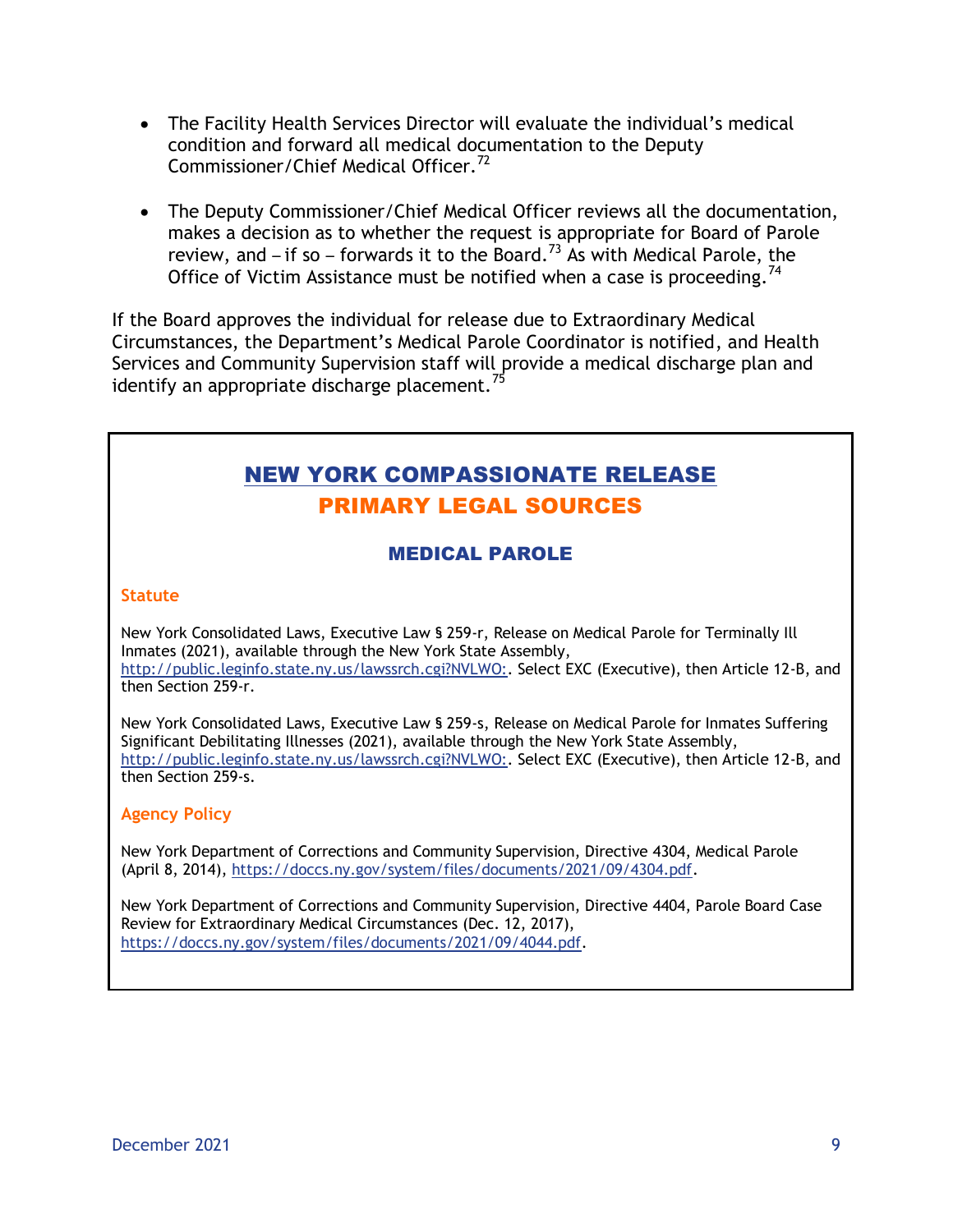## **NOTES**

\* *Id. means see prior note.*

<sup>1</sup> N.Y. Exec. Law § 259-r; New York Department of Corrections and Community Supervision, Directive 4304, Medical Parole.

 $2$  N.Y. Exec. Law §259-s, Directive 4304, Medical Parole.

 $3$  N.Y. Exec. Law § 259-r (1) (a); Directive 4304, §§ II (1) (a) and (2).

<sup>4</sup> N.Y. Exec. Law § 259-s (1) (a); Directive 4304, §§ II (1) (b) and (2).

 $5$  N.Y. Exec. Law §§ 259-r (1) (a) and 259-s (1) (a); Directive 4304, § II (3).

 $6$  N.Y. Exec. Law §§ 259-r (1) (a) and 259-s (1) (a), referencing N.Y. Penal Law § 130; Directive 4304, § II (4).

<sup>7</sup> N.Y. Exec. Law §§ 259-r (2) (a) and 259-s (2) (a); Directive 4304, § III (A).

 $8$  Directive 4304, § III (A).

 $9$  N.Y. Exec. Law §§ 259-r (2) (a) and 259-s (2) (a).

 $10$  Directive 4304, § III (A).

 $11$  The physician must be licensed in New York and employed by the Department, providing professional services at the Department's request, or employed by a hospital or facility the Department uses for incarcerated individuals' medical treatment. N.Y. Exec. Law §§ 259-r (2) (a) and 259-s (2) (a); Directive 4304, § III (B).

<sup>12</sup> N.Y. Exec. Law §§ 259-r (2) (a) and 259-s (2) (a); Directive 4304, § III (B).

 $13$  Directive 4304, § III (B) (4).

<sup>14</sup> N.Y. Exec. Law §§ 259-r (2) (b) and 259-s (2) (b).

 $15$  Directive 4304, § III (C).

 $16$  Id. at § III (D).

 $17$  Id.

 $18$  Id. at § III (C).

<sup>19</sup> N.Y. Exec. Law §§ 259-r (2) (b) and 259-s (2) (b).

 $^{20}$  Id.

 $21$  N.Y. Exec. Law §§ 259-r (3) and 259-s (3).

 $22$  Directive 4304, § III (E).

 $23$  Id.

December 2021 and the contract of the contract of the contract of the contract of the contract of the contract of the contract of the contract of the contract of the contract of the contract of the contract of the contract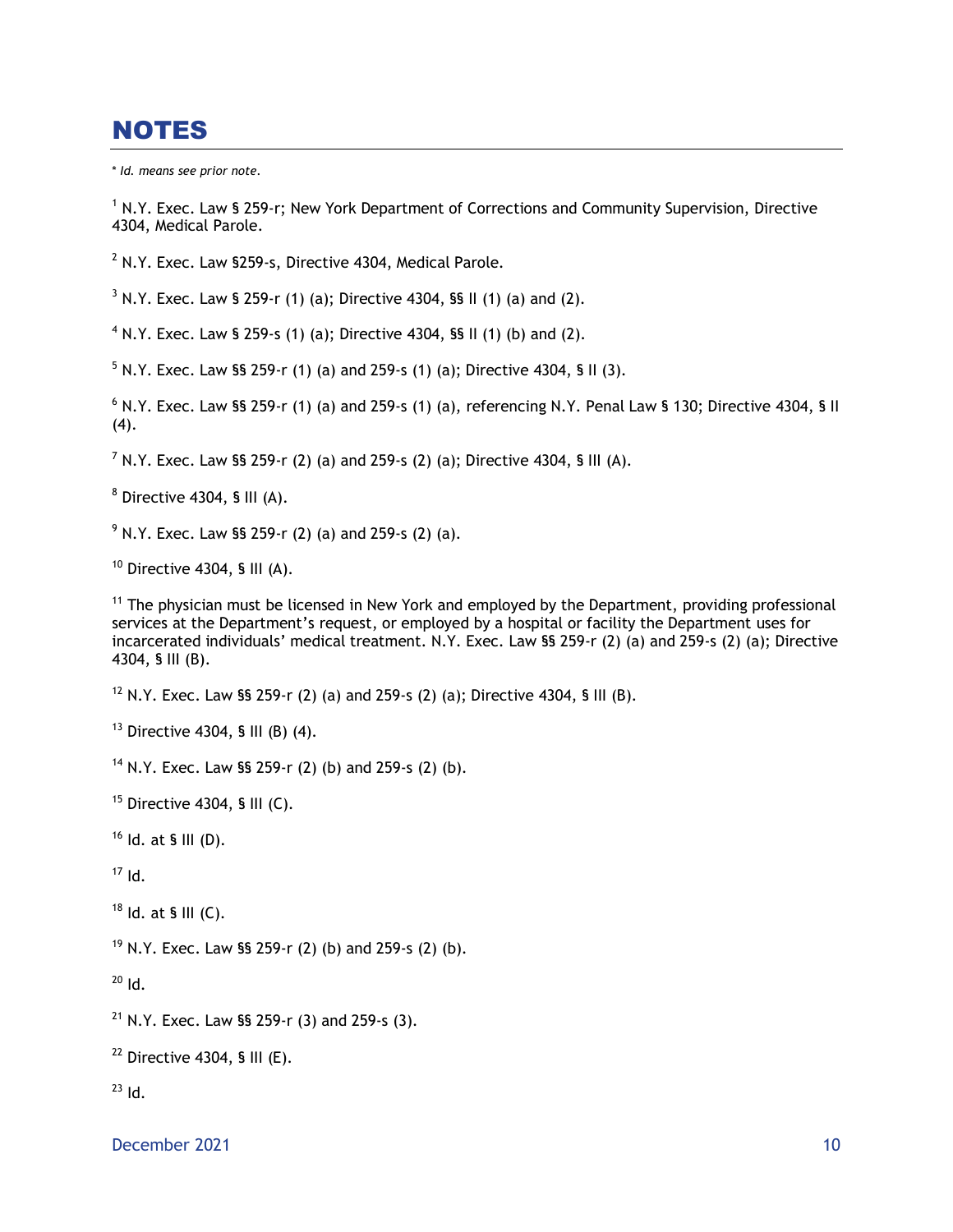<sup>24</sup> N.Y. Exec. Law §§ 259-r (2) (c) and 259-s (2) (c).

 $25$  Directive 4304, § III (F).

<sup>26</sup> N.Y. Exec. Law §§ 259-r (2) (c) and 259-s (2) (c); Directive 4304, § III (F).

 $27$  Directive 4304, § III (F).

 $28$  ld. at § III (F) (1).

 $29$  If the individual is not competent to provide input, a description of the "surrogate" decision-maker's involvement must be provided. Directive 4304,  $\hat{\bf s}$  III (F) (1) (c). If the person is cognitively incapable of signing the discharge plan and there is no one who can be appointed as guardian, the facility's Health Services director may act as the incarcerated individual's guardian for the purpose of medical discharge. N.Y. Exec. Law §§ 259-r (4) (b) and 259-s (4) (b); Directive 4304, § III (F) (3).

 $30$  In cases where the physician's report indicates a qualifying medical condition and the potential need for public assistance, Medicaid, Social Security, or other benefits, the facility staff are responsible for notifying the Offender Rehabilitation Coordinator, who makes sure the appropriate applications are submitted. Directive 4304, § III (F) (2).

 $31$  N.Y. Exec. Law §§ 259-r (4) (b) and 259-s (4) (b).

 $32$  N.Y. Exec. Law §§ 259-r (1) (a) and 259-s (1) (a).

<sup>33</sup> N.Y. Exec. Law § 259-r (10).

 $34$  Id., referencing N.Y. Corr. Law § 806.1 (i).

 $35$  For the definition of a violent felony, see N.Y. Pen. Law § 70.02.

<sup>36</sup> For the definition and examples of sex offenses, see N.Y. Pen. Law §§ 130 and 263.

 $37$  N.Y. Exec. Law § 259-r (11) (a).

 $38$  Id. at (11) (b).

 $39$  Id. at 11 (c). Note that the panel cannot include the Board chair or any Board member involved in the review of the Commissioner's decision. Id.

<sup>40</sup> N.Y. Exec. Law §§ 259-r (1) (b) and 259-s (1) (b).

<sup>41</sup> N.Y. Exec. Law § 259-s (1) (b).

 $42$  N.Y. Exec. Law § 259-r (1) (c).

<sup>43</sup> N.Y. Exec. Law § 259-s (1) (c), referencing N.Y. Exec. Law § 259-i (2).

<sup>44</sup> N.Y. Exec. Law §§ 259-r (2) (c) and 259-s (2) (c).

<sup>45</sup> N.Y. Exec. Law § 259-r (4) (b).

<sup>46</sup> N.Y. Exec. Law § 259-s (4) (b).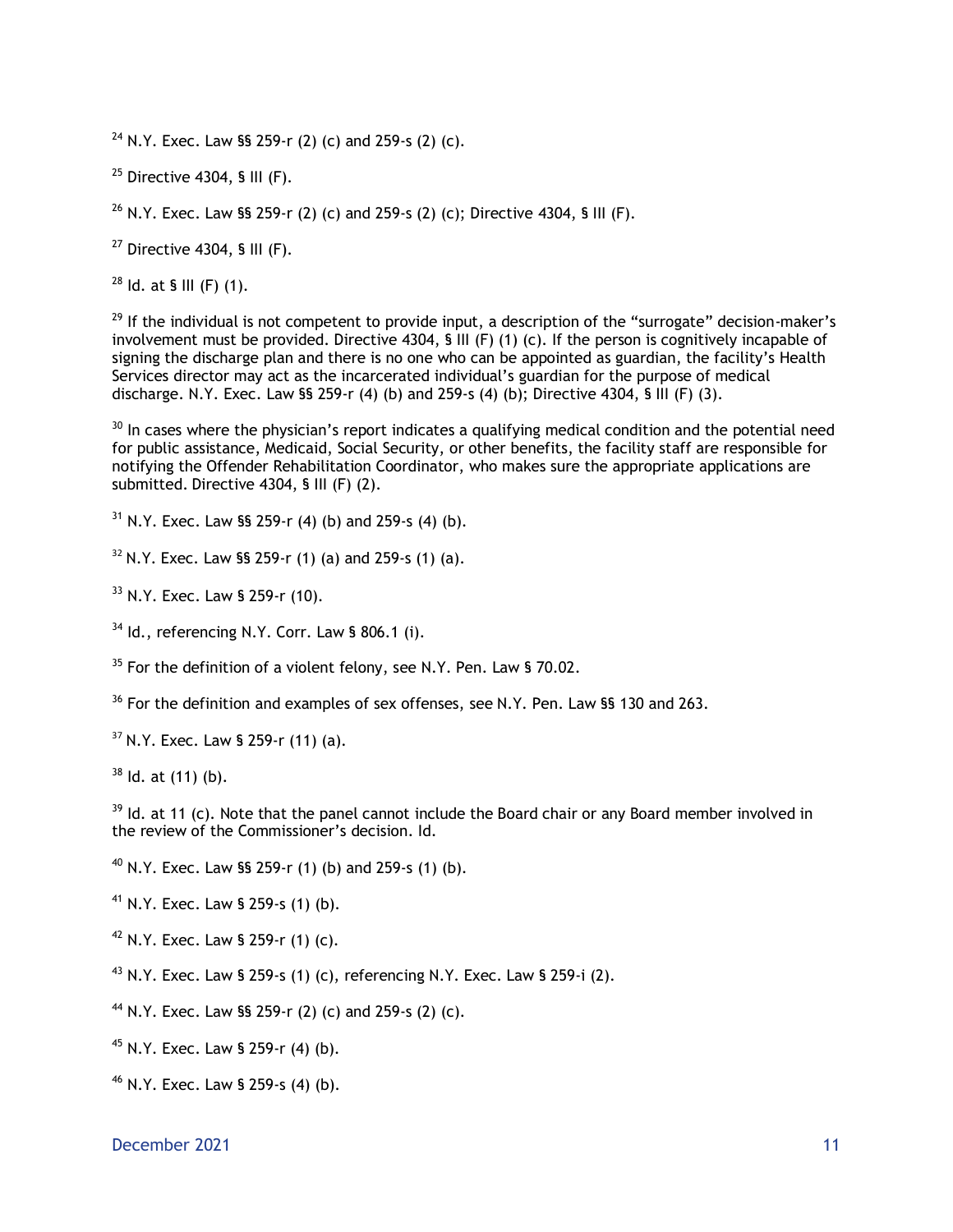N.Y. Exec. Law §§ 259-r (4) (b) and 259-s (4) (b).

N.Y. Exec. Law §§ 259-r (4) (d) and 259-s (4) (d).

Directive 4304, § I (G).

N.Y. Exec. Law SS 259-r (5) and 259-s (5).

N.Y. Exec. Law §§ 259-r (4) (i) and 259-s (4) (i), citing N.Y. Exec. Law § 259-i (2).

N.Y. Exec. Law §§ 259-r (3) and 259-s (3).

N.Y. Exec. Law §§ 259-r (8) and 259-s (8), referencing N.Y. Exec. Law § 259-i (4).

N.Y. Exec. Law §§ 259-r (5) and 259-s (5).

 N.Y. Exec. Law §§ 259-r (4) (c) and 259-s (4) (c). For additional information, see the Department's Community Supervision webpage, https://doccs.ny.gov/community-supervision-0.

N.Y. Exec. Law §§ 259-r (4) (a) and 259-s (4) (a).

N.Y. Exec. Law §§ 259-r (4) (d) and 259-s (4) (d).

 N.Y. Exec. Law §§ 259-r (4) (e) and 259-s (4) (e). Note that subsequent Medical Parole decisions do not require notice or a new medical discharge plan. Id.

 N.Y. Exec. Law §§ 259-r (4) (f) and 259-s (4) (f). A Board member or a Board-designated hearing officer conducts the Medical Parole hearings. Id.

 $^{60}$  N.Y. Exec. Law §§ 259-r (4) (g) and 259-s (4) (g).

 $<sup>61</sup>$  N.Y. Exec. Law §§ 259-r (4) (f) and 259-s (4) (f).</sup>

Id.

N.Y. Exec. Law §§ 259-r (4) (g) and 259-s (4) (g).

 N.Y. Exec. Law §§ 259-r (4) (h) and 259-s (4) (h), citing revocation guidance in N.Y. Exec. Law § 259-i (3) (a).

N.Y. Exec. Law §§ 259-r (9) and 259-s (9).

<sup>66</sup> New York Corrections and Community Supervision, Directive 4044, Parole Board Case Review for Extraordinary Medical Circumstances (Directive 4044). Note that some sources refer to this as an additional form of compassionate release. See Rebecca Silber, Léon Digard, Tina Maschi, Brie Williams, and Jessi LaChance, *A Question of Compassion: Medical Parole in New York State*, Vera Institute (April 2018), 12, [https://www.vera.org/publications/medical-parole-new-york-state.](https://www.vera.org/publications/medical-parole-new-york-state)

Directive 4044, § II.

Id.

Id.